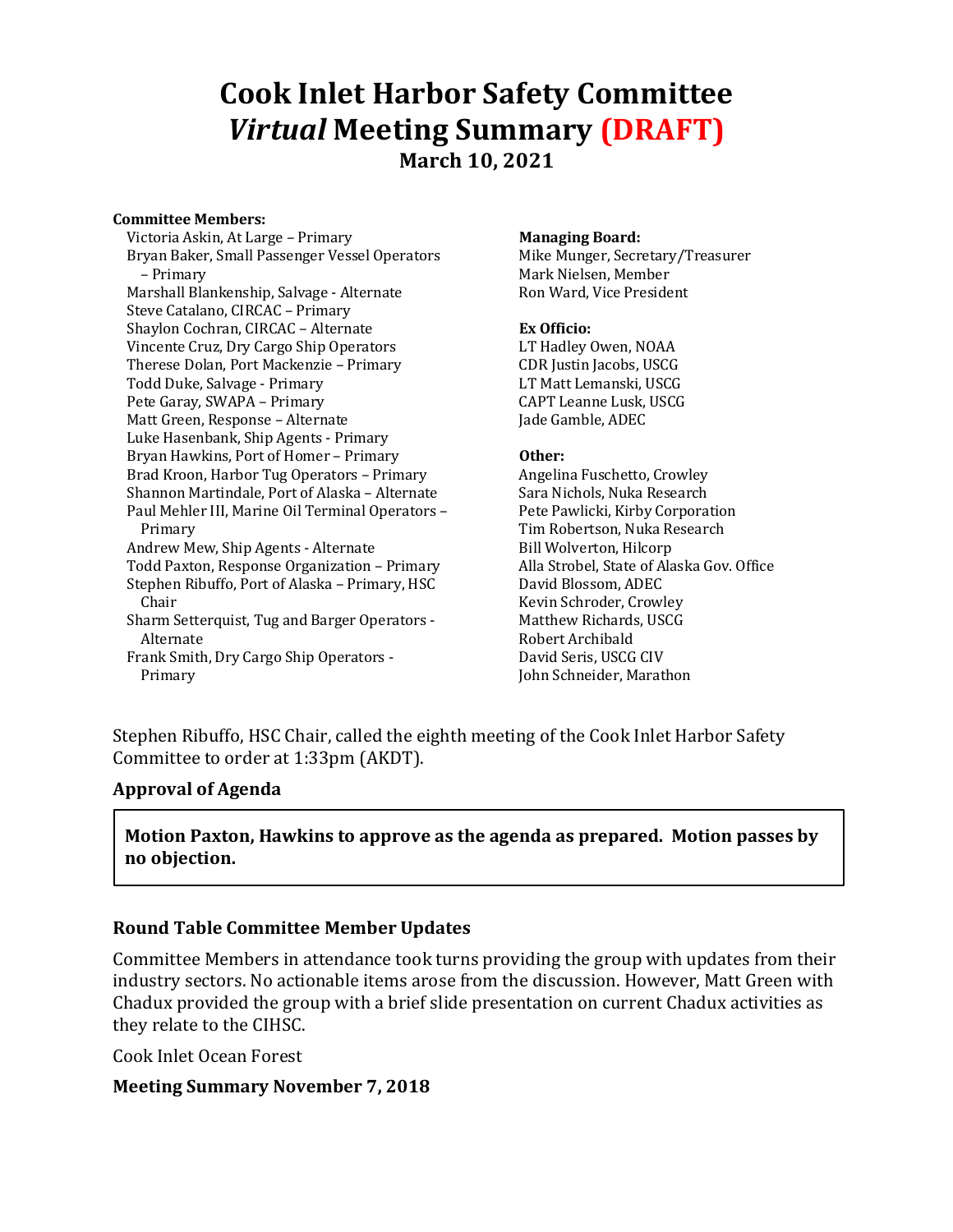Motion Catalano, Hawkins to approve the November 7, 2018 meeting summary. **Motion approved by no-objection**

## **Ex Officio Reports**

#### **USCG**

CAPT Leanne Lusk - Impressed with the amount of work the HSC is putting into making Cook Inlet safe to operate in; CIRCAC work with cameras; Paul Mehler's group working on the Ice Guidelines; Working on responding to Todd Paxton and CISPRI's comments regarding NPC vs. APC.

CDR Justin Jacobs- Thanked the group for the last 4 years; Regretfully, this will be his last meeting as he is moving to another assignment outside of Alaska.

David Seris, CIV-Provided an update District 17 and their approach to addressing problems with the Aids To Navigation (ATON) in Cook Inlet. District 17 coordinates all ATON teams across the State including Homer, Cordova, Kodiak, Sitka and Petersburg -1300 ATON overall. Page 25 of the Harbor Safety Plan has a link to our website with updates to all of the information pertinent to mariners operating in Alaska, and publishes navigation advisories, etc. The whole system relies on user feedback. Once a discrepancy is reported we have a checklist we go through before repairing, with many variables in steps to be taken before addressing. Point Woronzof ranges were fixed yesterday, (a vandalism issue) and converted to LED; Fire Island will be addressed later this month; Nikiski is an issue with the generator and we hope to be done soon. It is a 120v power issue  $-$  oil rigs have to have lights on all 4 corners and a sound signal for Dillon and the generator power is not enough for the load.

#### **ADEC**

Jade Gamble introduced herself as the new supervisor for CI/Kodiak area. Has worked SPPR for 25 years. In last year, ADEC has worked remotely – this has been successful and actually encouraged more communication. Even virtual inspections of some facilities have been possible. Her offices are located in Soldotna - feel free to reach out, if any questions arise.

## **NOAA**

LT Hadley Owen introduced herself as the replacement for Bart Buesseler in the Office of Coast Survey with an invite to contact her for anything related to navigation items on charts and/or Coast Pilot. NOAA is currently undergoing an Electronic push for a NOAA custom chart product that can be used to produce large and small scale charts to provide an onboard back-up. Project is ongoing and only in rough draft stage – asked the group to flag useful information in the Coast Pilot to ensure they stay in the new format and also what parts can go away. NOAA Coast surveys will be conducted on the NE & SW sides of Kodiak this year - please bring to her attention areas that need updated. Please send questions or feedback regarding navigational charts and/or the Coast Pilot to Alaska.navmanager@noaa.gov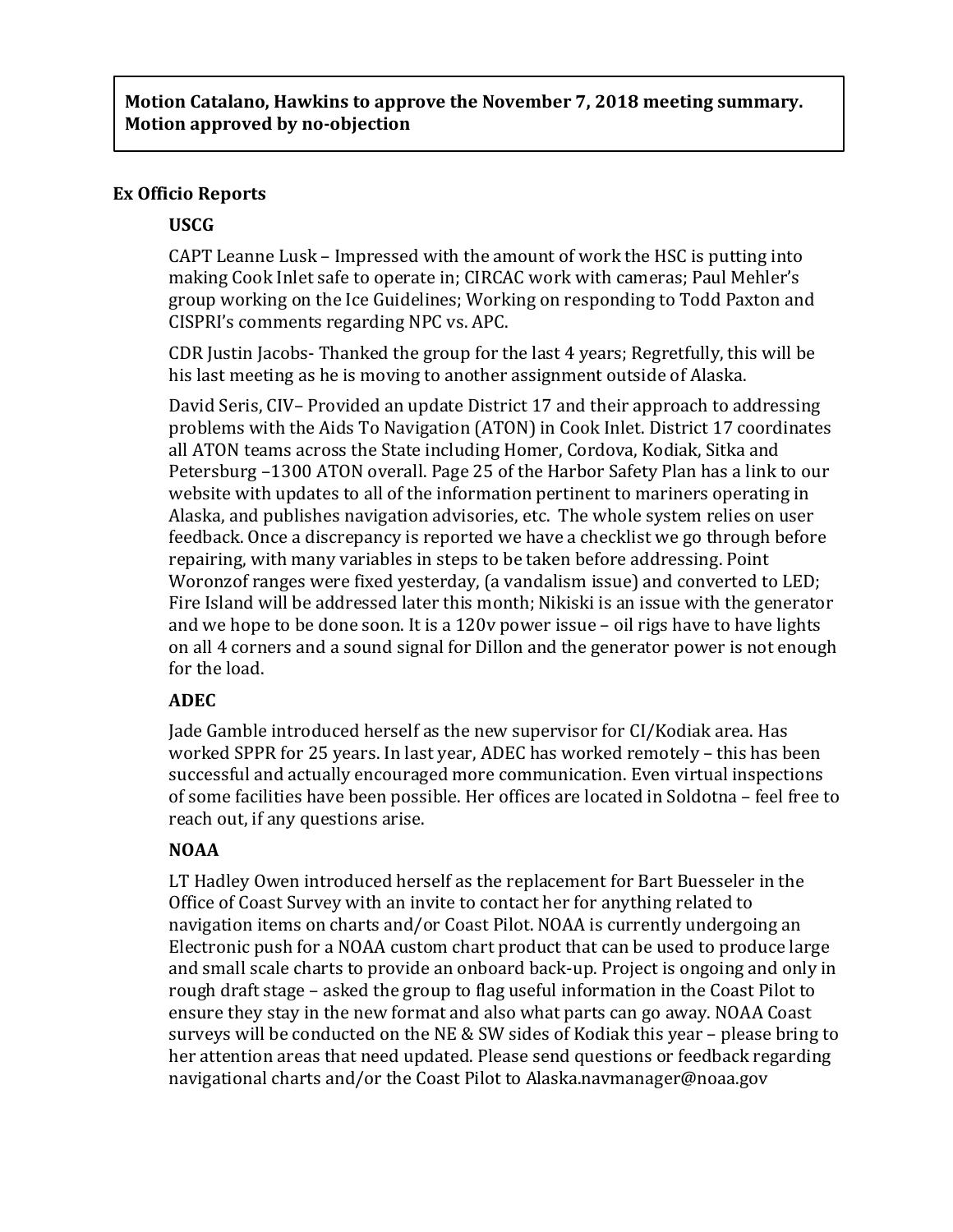# **Managing Board Report**

The Board's President, Senator Micciche, sends his regrets that he could not be in attendance - as Vice President, Captain Ward provided the Board report.

The Board is happy that the Harbor Safety Committee is getting active again. It is hard to believe that the full Committee hasn't met since 2018, but as we all know, there have been circumstances beyond our control. The Board has met 4 times in the interim and we are committed to keeping a viable Harbor Safety Committee for many reasons. We believe that this forum is important for discussing marine safety issues in Cook Inlet among the waterway users and the state and federal oversight agencies. As you will see during Tim's presentation on the survey we conducted, there are many in the maritime industry and public that agree. We also think that the Harbor Safety Plan is an important document, that sets out best practices for operating in Cook Inlet. Without the Committee, we wouldn't have this plan.

One of the Managing Board's responsibilities is to develop funding to keep the non-profit functioning. We did not seek contributions in 2020, because we had adequate funding from the contributions through 2019 to meet our budget. But by the end of 2020 the funds were depleted, so on January 13th Senator Micciche sent a letters requesting contribution from the maritime community and others that have supported the Harbor Safety Committee. Our budget for the year is \$27,500. We believe that this is a reasonable budget given our mission. To date, 6 organizations have made contributions, 6 organizations have pledged a contributions, and 10 organizations have not responded to the request. You know which category your organization is in and if your organization has not yet made a contribution, I ask that you consider our mission and find a way, within your means, to contribute. resolved soon.

Another responsibility of the Board is to recruit primary and alternate members for the 21 stakeholder seats on the Committee. We are very happy that almost all seated members, who's seats were expiring in 2020, chose to re-apply. We have excellent representation from almost every segment of the maritime community in Cook Inlet. However, we are always looking for good people to fill vacant seats. There is a roster in the meeting packet that shows which seats are open. The Board has some applicants that we will act on at our next meeting, but if you, or anyone you know, is interested in serving on the Committee, send us a letter of interest and your resume.

## **HSC Chair Report**

Stephen Ribuffo reported that over the past year, focus has been on family, not business extras (CIHSC). We don't have to talk often as a group and that is indicative of a safe Cook Inlet  $-$  a good thing.

## **Workgroup Reports**

## **Salvage Workgroup**

Todd Duke provided a presentation titled Special Briefing on Salvage Operation Expertise, and reported that there have been no COVID infections on any salvage projects in the U.S. There was a 20% increase in vessel traffic (containers). It was a huge year for vessels coming through Unimak pass to western U.S. Resolve Marine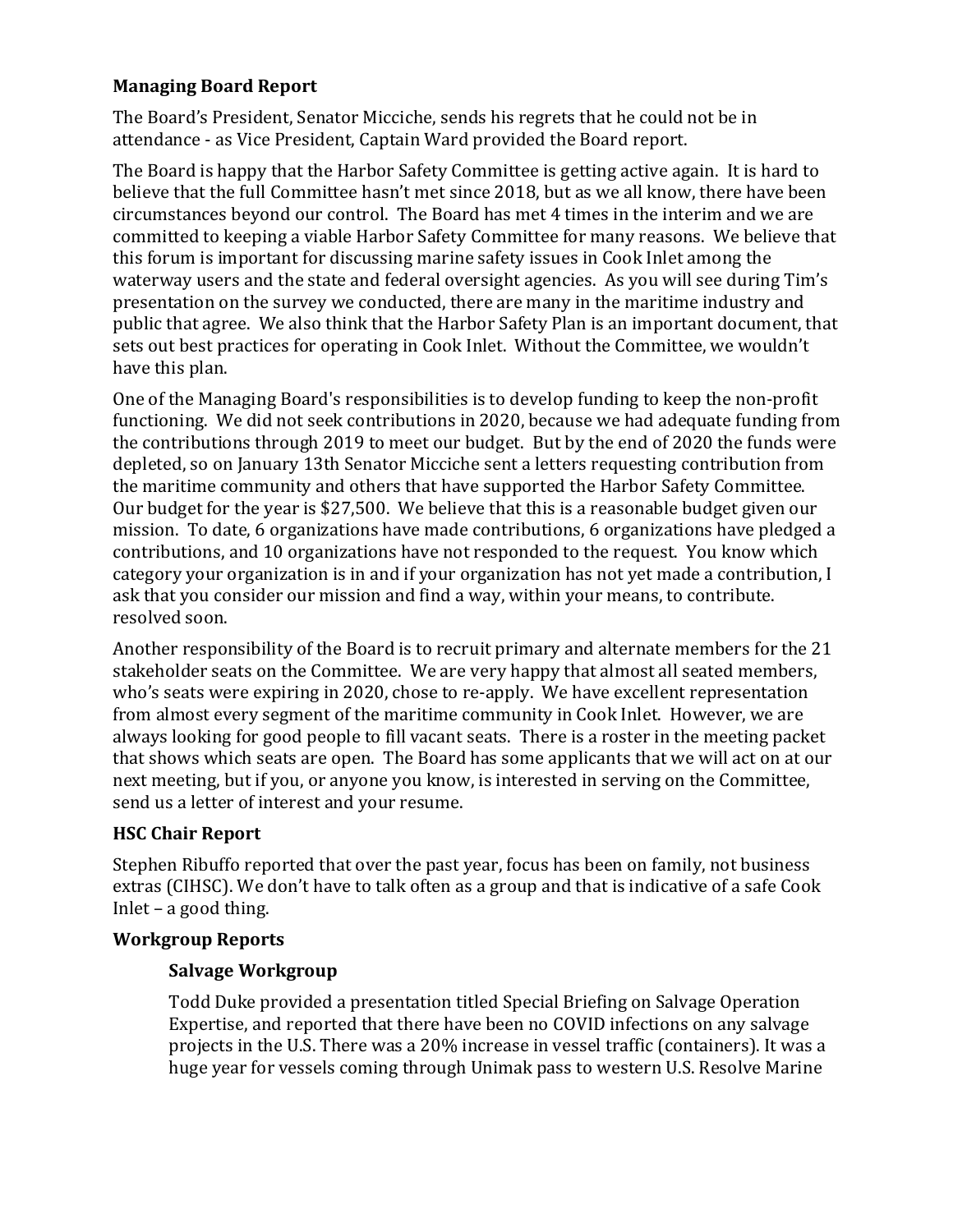formed a partnership with CISPRI to work with each other in a response situation should it be needed.

Some discussion was held regarding the unintended consequences of vessels switching from heavy fuel oil to Low-sulfur diesel (LSD), as the buildup of sludge results in loss of propulsion and other issues.

# **Navigation Workgroup**

Captain Peter Garay reported that the Workgroup will work on a checklist to add to the HSP to help address the unreliability of using LSD vs. heavy fuel oil by requiring captains to submit an additional pilot card specific to the type of oil being utilized. What can we do to mitigate the risks and address the concerns? A pre-arrival checklist will, at the very least make them acknowledge the difference.

*Kevin Schroder suggested that this subject has been raised in the Lower 48 in the past* 10 years, so there may be a lot of information in place that can be utilized.

An additional point for the Workgroup to consider is commercial fishing conflict avoidance. Nav will work with Commercial fishing representative to plot track lines and perhaps do a risk assessment.

# **Harbor Safety Plan Workgroup**

The Harbor Safety Plan Workgroup recently reviewed the results of the Harbor Safety Plan public review and made the corresponding changes to the plan. During that review the workgroup also added some updates and additional information to improve the plan. These edits are included in the packet for Committee approval later on in the agenda.

## **Facilitator's Report**

Tim Robertson reported on the work that has been done since the last Committee Meeting: Website maintenance; Harbor Safety Plan annual public review and subsequent edits; General administration of the CIHSC Corporation, including Managing Board meetings. An action tracker has also been created and circulated to the workgroup chairmen. This tool includes a task list and membership list for each workgroup, and is intended to help the Workgroup Chairs keep their respective groups on task. Committee members are encouraged to join the workgroups and members of the public may also be included. Nuka Research conducted a public survey, as directed by the Managing Board, to help ascertain the level of public understanding and interest in the CIHSC Organization, going forward. Survey results were shared on screen and can be viewed here.

## **Ratify 2020-2021 Ice Guidelines email vote**

**Motion Catalano, Mehler to ratify the 2020-2021 Ice Guidelines email vote** conducted on October 16, 2020. Motion passes by non-objection

**Harbor Safety Plan (HSP) Amendment Review & Adoption**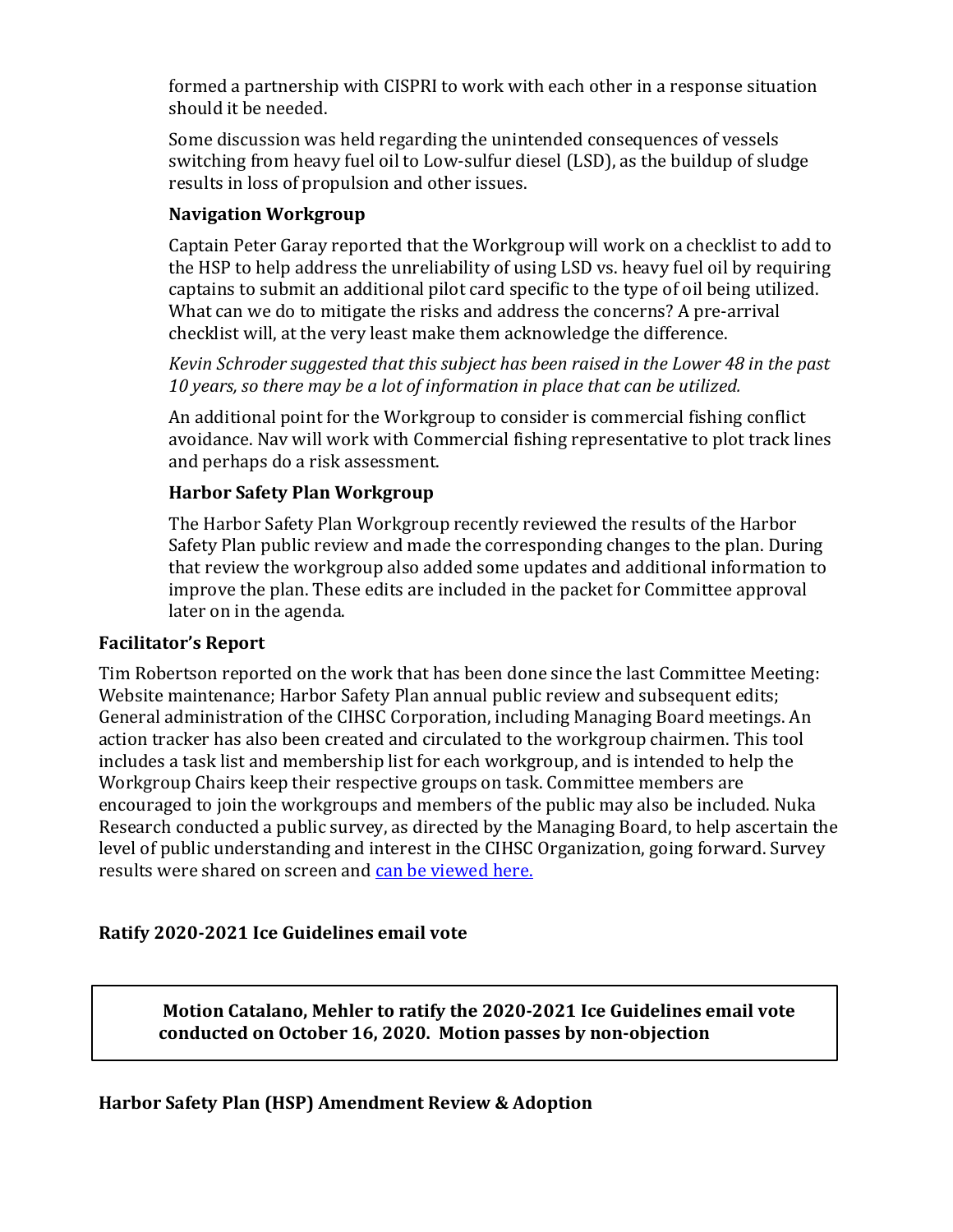## **Motion Blankenship, Kroon to approve the CIHSC Harbor Safety Plan as** amended during the 2019 Public review and subsequent HSP Workgroup **review.**

The group discussed some minor edits, and a suggestion to include links in place of some of the agency information that changes often, so that the document remains as relevant as possible. 

2<sup>nd</sup> Motion Blankenship, Kroon to amend the main motion to include the **following amendments:** 

- Specify the Port of Alaska cargo handling as 30 and 40 long tons in the **Appendix**
	- o Also include in the Port of Alaska the total terminal length as 2,109 **feet.**
- **C.4.** Action Item box (page 44) remove the word 'either'

**2nd Motion approved by voice vote and no objection.**

**Voice vote on Main Motion. Motion passed by non-objection** 

## **Review Action Items**

- Captain Garay will convene Navigation Workgroup to develop a  $2<sup>nd</sup>$  pilot card checklist for vessels using LSD fuel, and work with Commercial Fishing HSC representative to address seasonal conflicts with fishing gear placement in shipping routes
- HSP Chairman Catalano will convene the HSP Workgroup to discuss further edits to the Plan before sending it out for another Public Review
- HSC Chair Ribuffo and Nuka Research Staff will work with Captain Mehler on the timing of the next meeting.

## **Next Meeting**

Fall 2021 – advertise for in person meeting if all are vaccinated? Seward? In conjunction with Winter Ice Meeting? Ribuffo will work with Mehler once logistics are settled.

# **Motion Catalano, Kroon to adjourn. Motion passes by non-objection. Meeting adjourned at 4:24pm**

Meeting Materials:

*Agenda Items*

- 1. Meeting Protocols (sent in separate attachment)
- 2. CIHSC Roster